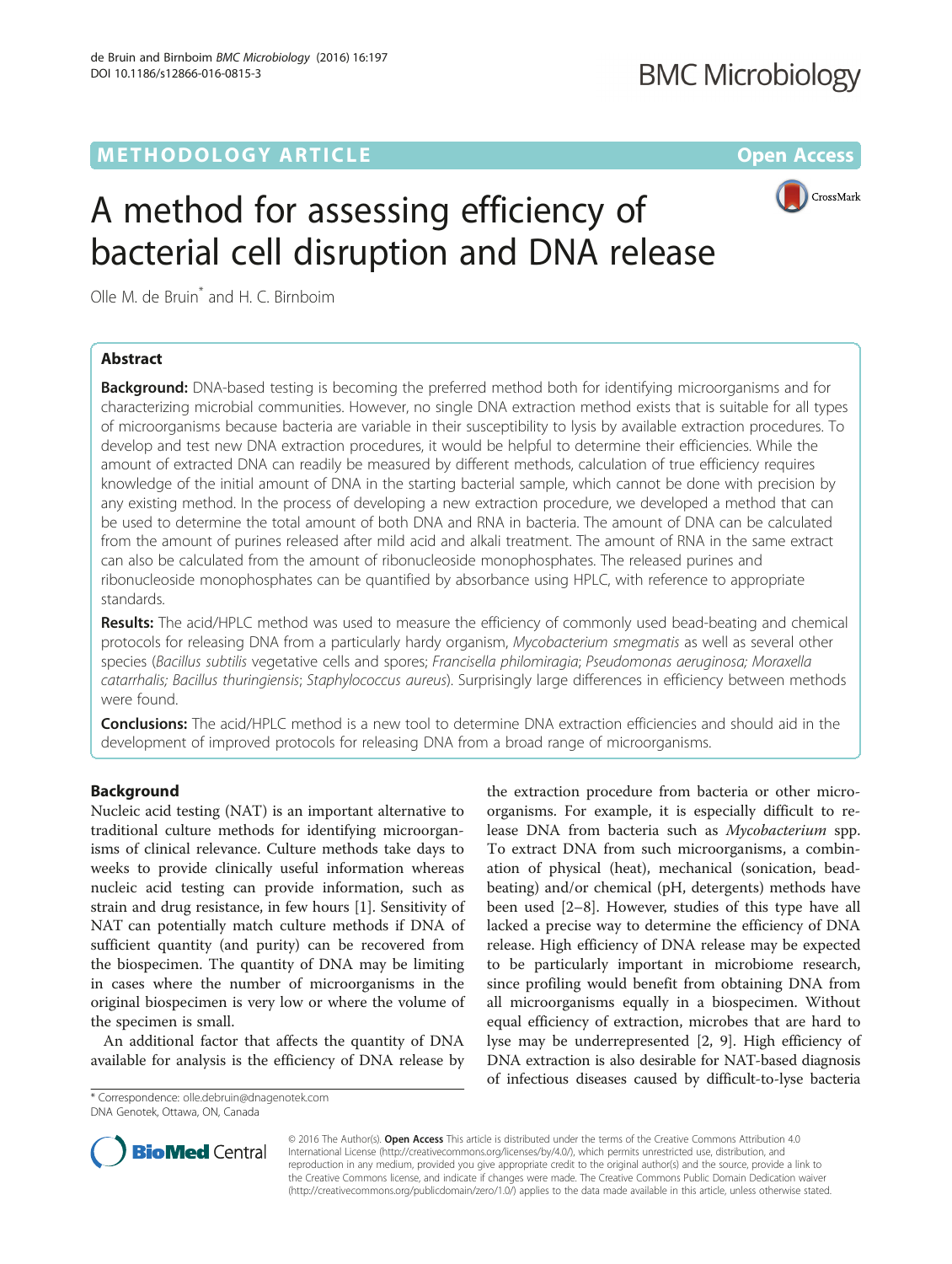<span id="page-1-0"></span>such as *Mycobacterium* spp., and for identification of biothreat agents, including bacterial spores [[10, 11\]](#page-9-0).

To calculate the efficiency of extraction, the amount of DNA recovered and the total amount of DNA in the original sample must both be known. There is currently no generally accepted method for accurately quantifying the amount of DNA in a suspension or pellet of intact bacteria. Indirect methods for estimating cellular DNA content are based on microscopic cell counts or colony counts. However, these require accurate knowledge of the amount of DNA per cell, which is difficult to assess because the amount of DNA varies with the number of genome copies, which in turn is a function of growth rate. Counting of cells is non-trivial since many bacteria have a tendency to form clumps or chains. For these reasons, it has been very difficult to compare the efficiency of DNA released by different published extraction procedures.

In this report, we describe an acid/HPLC method that uses simple chemical principles to estimate the amount of DNA and RNA in a suspension of microorganisms (see diagram below) and compare it to existing methods. Our method is based upon selective acid-catalysed depurination of DNA [\[12](#page-9-0), [13](#page-9-0)]. The quantity of DNA can be calculated from the quantity of purines released, provided depurination of DNA is complete and depurination of RNA is very low. Estimation of RNA in the same sample is also possible. Treatment of RNA under mild alkaline conditions causes its degradation to ribonucleoside monophosphates, with no degradation of DNA. Purines released from DNA and ribonucleoside monophosphates from RNA can be quantified by absorbance using HPLC, using appropriate reference standards.



We present evidence that the acid/HPLC technique can provide an accurate measure of the total amount of DNA in a bacterial sample, allowing a comparison of DNA release efficiency by any of the DNA extraction protocols in current use. We report surprisingly large differences between different cell disruption techniques. Although our method was developed primarily to quantify DNA in bacteria, the technique should be also applicable to other types of biological samples.

#### Methods

## **Reagents**

Materials were purchased from the indicated suppliers as follows: Canine DNA (EMD Millipore, Billerica, MA, USA); adenosine 2'(3')-monophosphate mixed isomers, adenosine 3'-monophosphate, lysozyme, pluronic F-68, reduced Triton X-100, poly(A) and yeast RNA (ribonucleic acid type VI) (Sigma); ADA buffer, guanine and adenine (Alfa Aesar); guanidine hydrochloride (Amresco, Solon, OH, USA). Yeast RNA was treated with deoxyribonuclease to remove traces of DNA. 1.0 N HCl and 1.0 N NaOH were from Ricca Chemical. CDTA (cyclohexanediamine tetraacetate) was from GFS Chemicals.

#### Bacteria and growth conditions

Mycobacterium smegmatis (Trevisan) Lehmann and Neumann (ATCC 700044), Bacillus subtilis, Bacillus thuringiensis (ATCC 10792), Pseudomonas aeruginosa (ATCC 10145) and Staphylococcus aureus were grown on tryptic soy agar (TSA) plates at 37 °C. Liquid cultures of bacteria were grown in tryptic soy broth (TSB) at 37 °C on a shaking incubator. Moraxella catarrhalis (ATCC 25238) was grown on brain heart infusion agar and broth at 37 °C. Francisella philomiragia (ATCC 25017) was grown on TSA plates supplemented with 0.1 % cysteine and in TSB supplemented with 0.1 % cysteine at 37 °C.

#### Spore preparation

B. subtilis spores were grown in 1/10th strength Columbia broth (Difco, Sparks, MD, USA), supplemented with 100 μM manganese sulfate, for 3 days at 37 °C, as described by others [\[14\]](#page-9-0). Spores were harvested, washed and incubated with lysozyme at 37 °C for 1 h to remove residual vegetative cells. Weakened cells were lysed in 0.1 % sodium dodecyl sulfate (SDS). Following another wash step, DNA attached to spore cell walls was removed by treatment with DNase (10 μg/ml in 4 mM  $MgCl<sub>2</sub>$ , 1 mM CaCl<sub>2</sub>, 10 mM Tris-HCl, pH 7.5). DNase was inactivated at 75 °C for 10 min, and purity of the spore preparation was verified by microscopic examination following Schaeffer-Fulton staining [\[15](#page-9-0)].

## Standard Acid/Alkali-treatment of bacterial cells and extracts

Bacteria from liquid or agarose plate cultures were washed by centrifugation in cold phosphate-buffered saline (PBS) (137 mM NaCl, 2.7 mM KCl, 10 mM sodium phosphate, 1.8 mM potassium phosphate, pH 7.4). Washed pellets were well-suspended in 320 μl of water; 80 μl of 1.0 N HCl was then added and the suspension mixed. Samples were incubated for 60 min at 60 °C in a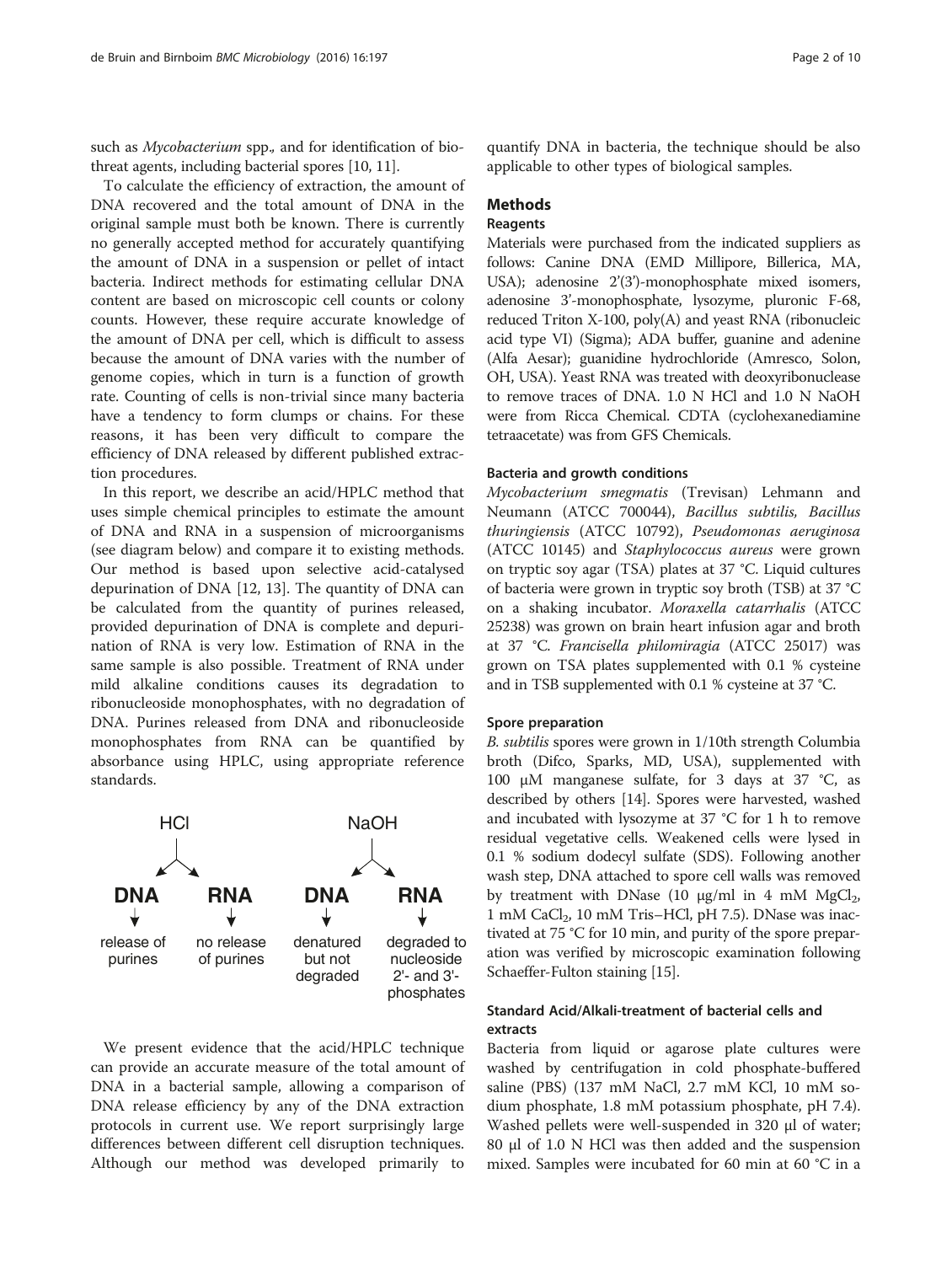water bath, vortexing at 0, 30 and 60 min. To each sample, 133.3 μl of 1.0 N NaOH was added (80 μl to neutralize the HCl and 53.3 μl to bring the final concentration to 0.1 N). Samples were heated at 100 °C for 10 min to hydrolyze RNA to ribonucleoside 2'- and 3' monophosphates. Samples were centrifuged at 20,817 g for 5 min to remove insoluble material. A portion (400 μl) of each supernatant was removed. Samples were brought to neutral pH by addition of 40 μl of 1.0 N HCl and 160 μl of 0.4 M ADA buffer, pH 6.6, following which they were loaded onto a HPLC column.

#### HPLC

Samples were analyzed using a Perkin Elmer HPLC system comprising a series 200 UV/VIS detector, a series 200 pump and a series 225 autosampler. The column was a reverse phase Gemini-NX-C18 with 3 μm particles (Phenomenex, Inc.). The isocratic solvent contained 2.0 % (w/v) methanol in 30 mM ammonium acetate, 1 mM CDTA, 10 mM NaH<sub>2</sub>PO<sub>4</sub>, pH 6.3. Pump speed was 0.5 ml/min, and detector wavelength was 260 nm. Up to 40 μl of sample could be injected, depending upon the expected concentration of the analyte of interest. Area under the curve (AUC) was calculated using Total-Chrom Navigator version 6.3.2 software (Perkin Elmer). AUC was converted to amount of analyte from a standard curve of the analyte of interest.

#### Preparation of adenine HPLC standards

A solution of adenine used as a standard for HPLC was prepared as follows. Approximately 2.5 mg of adenine (Alfa Aesar) was mixed with 100 mL of 10 mM HCl. The mixture was heated at 50 °C for 60 min, then filtered through a 0.22 μM membrane. The concentration of adenine was calculated using 13,200 as the molar extinction coefficient at 262.5 nm under acidic conditions [[16\]](#page-9-0). Serial dilutions in 10 mM HCl were prepared as required.

## Calculation of DNA and extraction efficiency from the amount of adenine or adenine + guanine

In this report, we focus on pure cultures of microorganisms whose DNA base composition is known. The quantity of adenine released from the cells by treatment with acid and alkali, as described above, can be used to calculate the quantity of DNA present in cells. However, if the base composition is not known or if a mixed population of cells of different base compositions is analyzed, the quantity of both adenine and guanine must be determined to calculate the amount of DNA. A spreadsheet for converting nanomoles or nanograms of adenine or adenine + guanine to nanograms of DNA is provided as Additional file [1.](#page-8-0) Under our defined conditions (see [Methods](#page-1-0)), guanine peaks appear at the 6 min mark of HPLC profiles of acid/alkali treated samples (see Fig. [3](#page-6-0)), and the amount of

guanine can be determined using guanine standards of known concentration. Once the amount of DNA in samples prior to and after treatment with a lysis method has been calculated (either using adenine or adenine + guanine), the extraction efficiency of a lysis method then equals the amount of DNA released from the mixed population by the lysis method divided by the total amount of DNA in the mixed population.

## Bead-beating

Two ml of a stationary phase culture of bacteria, approximately  $2 \times 10^9$  cells/ml, was harvested by centrifugation, washed twice and resuspended in 1.5 ml of cold PBS. The suspension was distributed equally into three screw-cap polypropylene 1.5 ml vials (Simport, Beloeil, Quebec, Canada) containing approximately 100 μl of 100 μm glass beads (Polyscience, Inc., Warrington, PA, USA). Bead-beating was performed in a Mini-Beadbeater-16 (Biospec) in two cycles of 1 min at 3,450 oscillations/min, with a 1 min period of cooling on ice between cycles. Each sample was transferred to a fresh 1.5 ml microcentrifuge tube and centrifuged at  $20,817$  g for 5 min to remove unbroken cells and debris. 320 μl of the supernatant was removed and treated with standard acid/alkali, as described above.

#### Enumeration of bacteria by plate counting

Bacillus subtilis were grown in tryptic soy broth to midlogarithmic phase and harvested by centrifugation. Cells were washed twice in cold tris-buffered saline and divided equally into six tubes. Three aliquots were serially diluted into TSB and plated on TSA. After incubation for 18 h at 37 °C, colony-forming units (CFUs) were enumerated. Bacterial pellets in the remaining three tubes were treated with standard acid/alkali as described above. Plate counting to enumerate M. smegmatis followed a similar procedure. CFU counts were converted to DNA content for comparison to acid/HPLC results based upon reported genome sequences [\(http://www.ncbi.nlm.nih.gov/genome/\)](http://www.ncbi.nlm.nih.gov/genome/). For B. subtilis, its genome size is 4.2 Mb, which corresponds to 4.9  $\mu$ g/10<sup>9</sup> cells; for *M. smegmatis*, its genome size is 7.1 Mb, which correspond to 8.2  $\mu$ g/10<sup>9</sup> cells.

## Lysis of vegetative Bacillus subtilis cells with lysozyme and SDS

B. subtilis was grown to exponential phase in LB broth and harvested by centrifugation. Cells were washed and resuspended in ice-cold TE. The suspension was divided equally into tubes and again centrifuged. Two of the pellets were suspended in 950 μl TE containing lysozyme (1 mg/ml), followed by incubation for 45 min at 37 °C. SDS (final concentration of 0.5 %) was added to ensure complete lysis of the cells. KCl (0.1 N) was added; after incubation on ice for 5 min, the precipitate was removed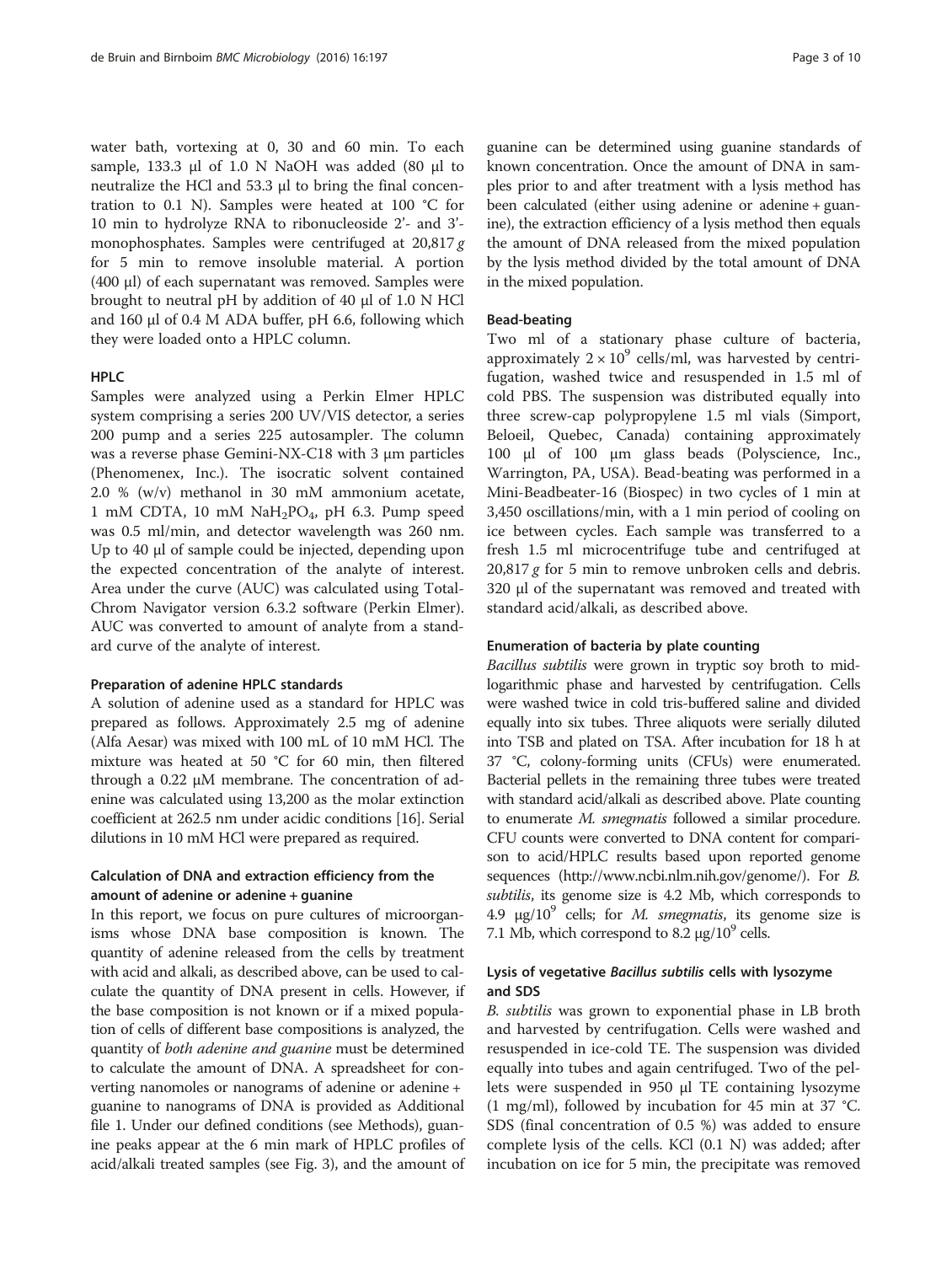by centrifugation at  $20,817$  g for 10 min. An aliquot of the supernatant was transferred to a fresh tube and subjected to standard acid/alkali treatment. The remaining two pellets were suspended directly in 500 μl water and subjected to standard acid/alkali treatment.

#### DNA extraction from M. smegmatis

M. smegmatis were scraped from four TSA plates, washed twice in ice-cold water and suspended in 50 mM tris pH 8, 1 mM CDTA. For bead-beating in the presence of detergent, SDS or pluronic F-68 was added to a final concentration of 1.0 %. Bead-beating was performed as described above. Boiling was performed in a water bath for 10, 20 or 30 min. Freeze-boil was performed by placing tubes containing bacterial suspensions at −20 °C for 10 min, followed by heating in a boiling water bath for 10 min. Following each treatment, all samples were cleared by centrifugation for 5 min at  $20,817$  g, and then subjected to standard acid/alkali treatment.

To test the effectiveness of guanidine hydrochloride as a DNA extraction reagent, a previously described procedure was followed [[17](#page-9-0)]. M. smegmatis, scraped from TSA plates, was washed three times with cold PBS and distributed equally into 12 tubes. Pellets were suspended in triplicate in 200 μl of either (i) 8 M guanidine hydrochloride, 2 % reduced triton X-100, 80 mM Tris–HCl, pH 8.0, 40 mM CDTA, (ii) 2 % reduced triton X-100, 80 mM Tris–HCl, pH 8.0, 40 mM CDTA or (iii) water, then heated at 100 °C for 10 min. After heating, samples were centrifuged at  $20,817$  g for 5 min to remove unbroken cells and debris. Following centrifugation, the supernatant was removed and subjected to standard acid/alkali treatment as described above. Standard acid/ alkali treatment of the untreated cell pellets was also carried out. The remaining three pellets were subjected directly to standard acid/alkali treatment.

## Results

## Selective release of adenine from DNA as compared to RNA

DNA is degraded on exposure to relatively mild acidic conditions in two separate steps. First, purines are readily released from deoxyribose while pyrimidinedeoxyribose linkages are highly resistant. Subsequently, the resultant apurinic acid is cleaved by β-elimination to yield a series of pyrimidine isostichs [[12, 13, 18](#page-9-0)]. Alkali treatment of intact, double-stranded DNA causes denaturation without degradation, but generates ribonucleoside monophosphates from RNA. Purines (adenine and guanine) and adenine ribonucleoside monophosphates (2'-AMP and 3'-AMP) can be separated and quantified by isocratic HPLC (Fig. [1a](#page-4-0)).

To determine conditions of acid treatment that produce complete depurination of DNA without depurination of

RNA, we subjected DNA to treatment with either 0.15 N or 0.20 N HCl at 60 °C for periods up to 60 min. Release of adenine was quantified by HPLC. The data presented in Fig. [1b](#page-4-0) shows that near-maximum release of adenine occurred at 60 min in 0.15 N HCl and that maximum release of adenine occurred at 40 min and 60 min in 0.20 N HCl. We chose 0.2 N HCl for 60 min at 60 °C as standard acid treatment for all subsequent experiments.

We next determined the effect of the same acid conditions on the release of purines from RNA. Yeast RNA and poly(rA) were treated with standard acid and alkali conditions and analyzed by HPLC (Fig. [1c\)](#page-4-0). A very small peak of free adenine can be detected, which represents 0.25 % of the total adenine nucleotide from  $poly(rA)$  and 1.63 % from yeast RNA. These experiments demonstrate that, under the conditions described, release of purines from DNA is virtually complete while <2 % of purines are released from RNA. This difference is the basis for our acid/HPLC method to quantify DNA. Knowing the quantity of adenine (or adenine + guanine) allows calculation of the amount of DNA in a sample (see [Methods](#page-1-0) and Additional file [1.](#page-8-0)

To quantify RNA as well as DNA, we introduced an alkali treatment step after the acid treatment step to complete the partial hydrolysis of RNA (e.g., oligoribonucleotides, cyclic 2′,3'-nucleoside monophosphates) to ribonucleoside 2'-monophosphates and ribonucleoside 3'-monophosphates. The standard acid/HPLC protocol, as described in the Methods, includes both an acid step and an alkali step.

# Comparison of acid/HPLC with other methods used to quantifying the amount of DNA in a sample of bacteria

As indicated above, there is no standard method for estimating the total amount of DNA in intact bacteria. We therefore compared our acid/HPLC method with three other methods that might be used for estimating the total amount of DNA in a sample of intact bacteria. The first two methods involve disrupting cells with either lysozyme (an enzyme suitable for gram-positive cells) or beadbeating (mechanical disruption by vigorous shaking with glass beads). Assuming complete disruption of the cells, released DNA can then be measured and the total amount of DNA estimated. For example, lysozyme treatment followed by SDS is a very effective disruption method of vegetative B. subtilis cells that should lead to release of all, or nearly all, DNA in the bacteria. A third way of estimating the amount of DNA in a sample of bacteria is enumeration of cell number using viable colony counts.

The amount of DNA present in bacterial suspensions of B. subtilis and Mycobacterium smegmatis as determined directly by the acid/HPLC method is shown in Fig. [2](#page-5-0). These values were compared to the amount of DNA released from disrupted cells. Disruption by lysozyme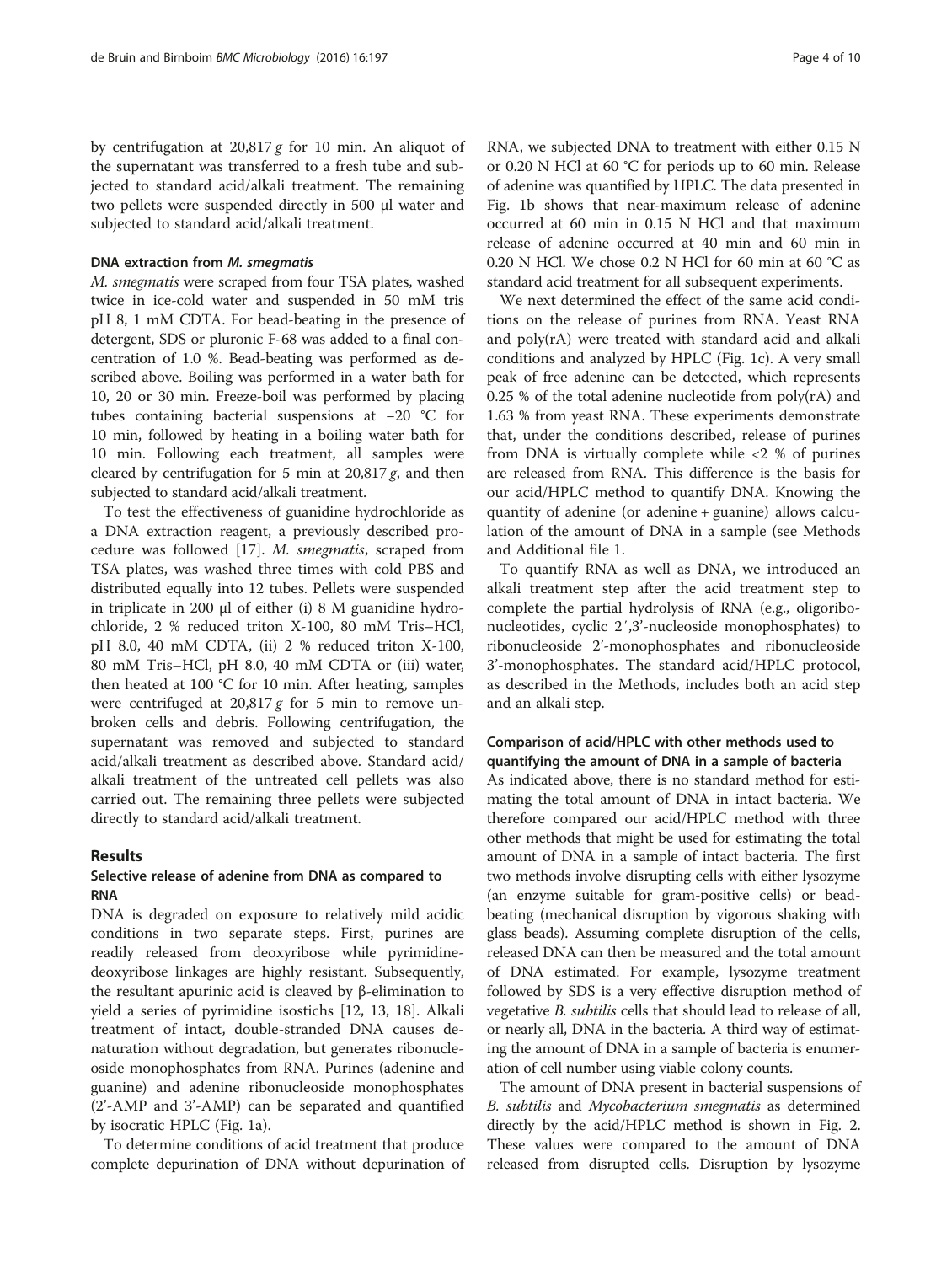<span id="page-4-0"></span>

Fig. 1 (a). Separation of purines and ribonucleoside monophosphates by reverse phase HPLC. Curve (a), adenine; curve (b), guanine; curve (c), mixture of adenine, guanine, adenosine 2'-phosphate and adenosine 3'-phosphate; curve (d), mixture of adenosine 2'-phosphate and adenosine 3'-phosphate. (b). Release of adenine from pure DNA by acid hydrolysis. The DNA was incubated in 0.15 N or 0.20 N HCl at 60 °C for 20, 40 or 60 min, then the amount of released adenine was quantified by HPLC. The quantity of DNA (calculated from the amount of adenine) was compared to the amount specified by the manufacturer (Novagen). For the 0.15 N treatment (solid circle), the amounts were 34.3, 86.7 and 94.5 %, respectively. For the 0.20 N treatment (solid square), the amounts were 99.3, 103.3 and 103.3 %, respectively. Error bars represent range of duplicate samples; where not shown, the values are within the symbol. (c). Selective release of adenine from DNA compared to RNA. DNA (curve a), RNA (curve b) and poly(rA) (curve c), were subjected to standard acid/alkali treatment, then analysed by HPLC. The expected peaks of guanine and adenine from DNA, adenosine 3'-phosphate and adenosine 2'-phosphate from poly(rA) and adenosine 3'-phosphate, adenosine 2'-phosphate and guanosine 2'-phosphate from RNA can be seen. In addition, tiny peaks of adenine can be seen in the poly(rA) and RNA samples, representing 0.25 and 1.63 % of the total adenosine phosphate from poly(A) and yeast RNA, respectively. Peaks in this and subsequent figures are identified by the following numbers: 1, adenosine 5'-phosphate; 2, guanine; 3, guanosine phosphate; 4, adenosine 3'-phosphate; 5, adenine; 6, adenosine 2'-phosphate. The guanosine phosphate isomer (Peak 3) is likely to be the 2'-phosphate, based on the order of elution of the adenosine monophosphates in our isocratic HPLC system and of the guanosine and adenosine phosphates on an ion-exchange system [[22\]](#page-9-0). Absorbance at 260 nm in milliabsorbance units; adenine (AUC), Area Under the Curve for adenine in milliabsorbance units

treatment was used for vegetative B. subtilis cells and bead-beating was used for M. smegmatis and B. subtilis (vegetative cells and spores). After centrifugation to remove debris and any unbroken cells, the amount of DNA in the supernatant of the disrupted cells was measured using acid/HPLC. In Fig. [2](#page-5-0), 'HCl' represents the amount of DNA in 'intact' bacterial cells, measured directly using acid/HPLC. The results show that, in all cases except spores, the amount of DNA detected in intact cells by acid/HPLC was (within experimental error) the same as the amount of DNA released from cells first completely disrupted by lysozyme or bead-beating. For spores, acid/ HPLC detected about seven times more DNA than detected in the cell supernatant after bead-beating (Fig. [2](#page-5-0)). Bacterial spores are known to represent a particularly difficult challenge for release of DNA [\[19, 20\]](#page-9-0). These results support the notion that the direct acid/HPLC method is detecting essentially all DNA in these microorganisms.

Plate counting was the third method tested as a comparison with acid/HPLC. To convert colony counts (CFUs) to total DNA requires knowledge of the amount of DNA per cell, as calculated from the genome sequence of the target organism. For B. subtilis, its genome size is 4.2 Mb, which corresponds to 4.9  $\mu$ g/10<sup>9</sup> cells; for *M. smegmatis*, its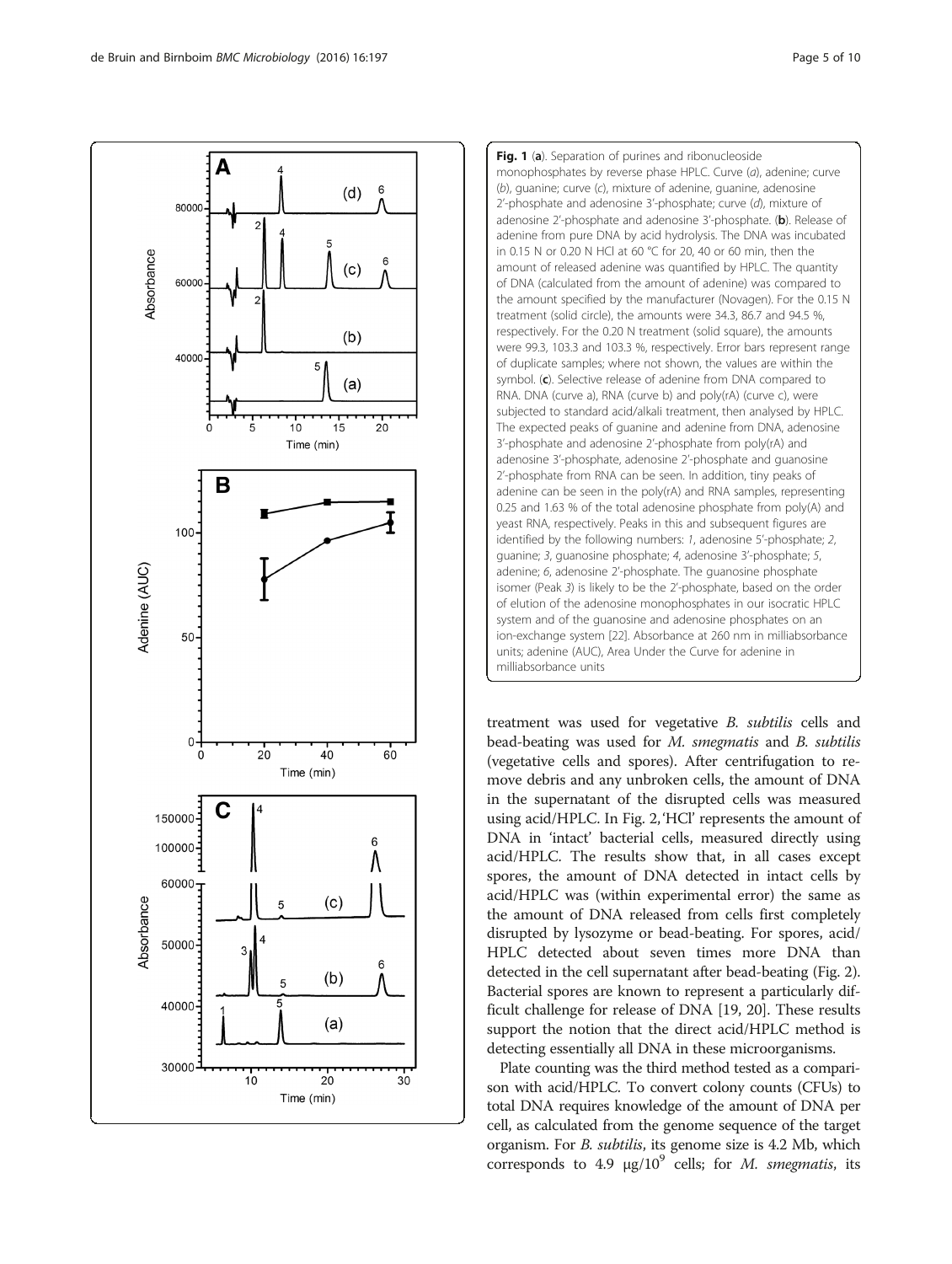<span id="page-5-0"></span>

genome size is 7.1 Mb, which correspond to 8.2 μg/ $10<sup>9</sup>$ cells [\(http://www.ncbi.nlm.nih.gov/genome/\)](http://www.ncbi.nlm.nih.gov/genome/). Table 1 shows DNA content estimated from colony counts compared to DNA measured by acid/HPLC. In both cases, the estimated amount by CFU is less than the measured amount (81 % for B. subtilis and 38 % for M. smegmatis). A spread sheet for converting nanomoles or nanograms of adenine to nanograms of DNA is provided as Additional file [1](#page-8-0) (see also [Methods](#page-1-0) section).

## Examples of acid/alkali-treated extracts of B. subtilis, E. coli, M. smegmatis and baker's yeast

Figure [3](#page-6-0) shows HPLC profiles obtained after acid/alkali treatment of pure cultures of microorganisms. Qualitative information about the nucleic acids in each organism can be obtained from inspection of the profiles. For example, the ratio of peak 5 (adenine) and peak 6 (ribonucleoside 2'-monophosphate) reflects the approximate relative amount of DNA and RNA, respectively, in the four

Table 1 Comparison of CFU and acid/HPLC to quantify the amount of DNA in bacteria

| Microorganism | DNA content<br>(µg) based on CFU      | DNA content (µq)<br>based on acid/HPLC |
|---------------|---------------------------------------|----------------------------------------|
| B. subtilis   | $1.32 \pm 0.034$ $(n = 3)^a$          | $1.62 \pm 0.029$ (n = 3)               |
| M. smegmatis  | $6.10 \pm 0.906$ (n = 5) <sup>b</sup> | $15.91 \pm 0.338$ (n = 5)              |

<sup>a</sup>Assumes that *Bacillus subtilis* contains 4.9 μg DNA/10<sup>9</sup> cells<br><sup>b</sup>Assumes that *Mycobacterium smeamatis c*ontains 8.2 μg DI

 $b$ Assumes that Mycobacterium smegmatis contains 8.2 µg DNA/10 $\textdegree$  cells

different microbial species. Of the organisms tested, M. smegmatis had the lowest RNA/DNA ratio, E. coli had a slightly higher ratio and B. subtilis and S. cerevisiae had the highest ratios. The GC content of the different microorganisms can also be estimated from the relative guanine (peak 2) to adenine (peak 5) ratio. Reported GC contents for these organisms are 43.5 % for B. subtilis, 38.2 % for S. cerevisiae, 50.8 % for E. coli and 66.5 % for M. smegmatis ([www.ncbi.nlm.nih.gov/genome/](http://www.ncbi.nlm.nih.gov/genome/)). Although a precise GC content was not determined in this experiment, the high gua/ade ratio of M. smegmatis can be seen in panel D.

# Differences in the amount of DNA released from Mycobacteria smegmatis by different extraction methods

Having demonstrated that the acid/HPLC method is suitable for quantifying DNA in intact bacteria, we used it to assess the efficiency of DNA release by a variety of extraction methods. An overview of the approach is shown in Fig. [4.](#page-7-0) For this experiment, we chose M. smegmatis as a target because it is a generally accepted model of a difficult-to-lyse bacterium. Bead-beating is a mechanical disruption step included in many DNA extraction protocols from Mycobacterium spp. As shown in Fig. [5a,](#page-7-0) beadbeating released about 90 % of the DNA. However, when bead-beating was preceded by heating at 100 °C for 10 min, only about 30 % of the DNA was released. The order of treatment mattered; when bead-beating was followed by heating, there was no decrease in the amount of DNA released (Fig. [5c\)](#page-7-0). There was a similar diminution in the amount of DNA released when beading-beating was carried out in the presence of SDS (Fig. [5a](#page-7-0)) and triton X (Fig. [5c\)](#page-7-0), but no decrease in the presence of another detergent, pluronic F-68 (Fig. [5c\)](#page-7-0). Heating alone at 100 °C for 30 min or 1–2 freeze-boil cycles released 7–8 % of the total DNA from M. smegmatis (Fig. [5a](#page-7-0)).

In the experiment shown in Fig. [5b](#page-7-0), heating a suspension of *M. smegmatis* in water at 100 °C for 10 min released 4.0 % release of total DNA. Guanidine hydrochloride, a chaotropic agent commonly used for DNA extractions, is often used in combination with triton X-100 in Mycobacterium extraction protocols. Including these reagents improved extraction to 7.0 %. Surprisingly, the contribution of guanidine hydrochloride to lysis efficiency was negligible, since heating with triton X-100 alone released 6.6 % of the total DNA.

Overall, our results demonstrate that commonly used DNA extraction methods can vary greatly in their ability to release DNA from a difficult-to-lyse bacterium.

## The acid/HPLC method is applicable to a broad-range of bacteria

To demonstrate that the acid/HPLC method is applicable to a variety of bacterial species, we also treated whole cells of Francisella philomiragia, Bacillus thuringiensis, Moraxella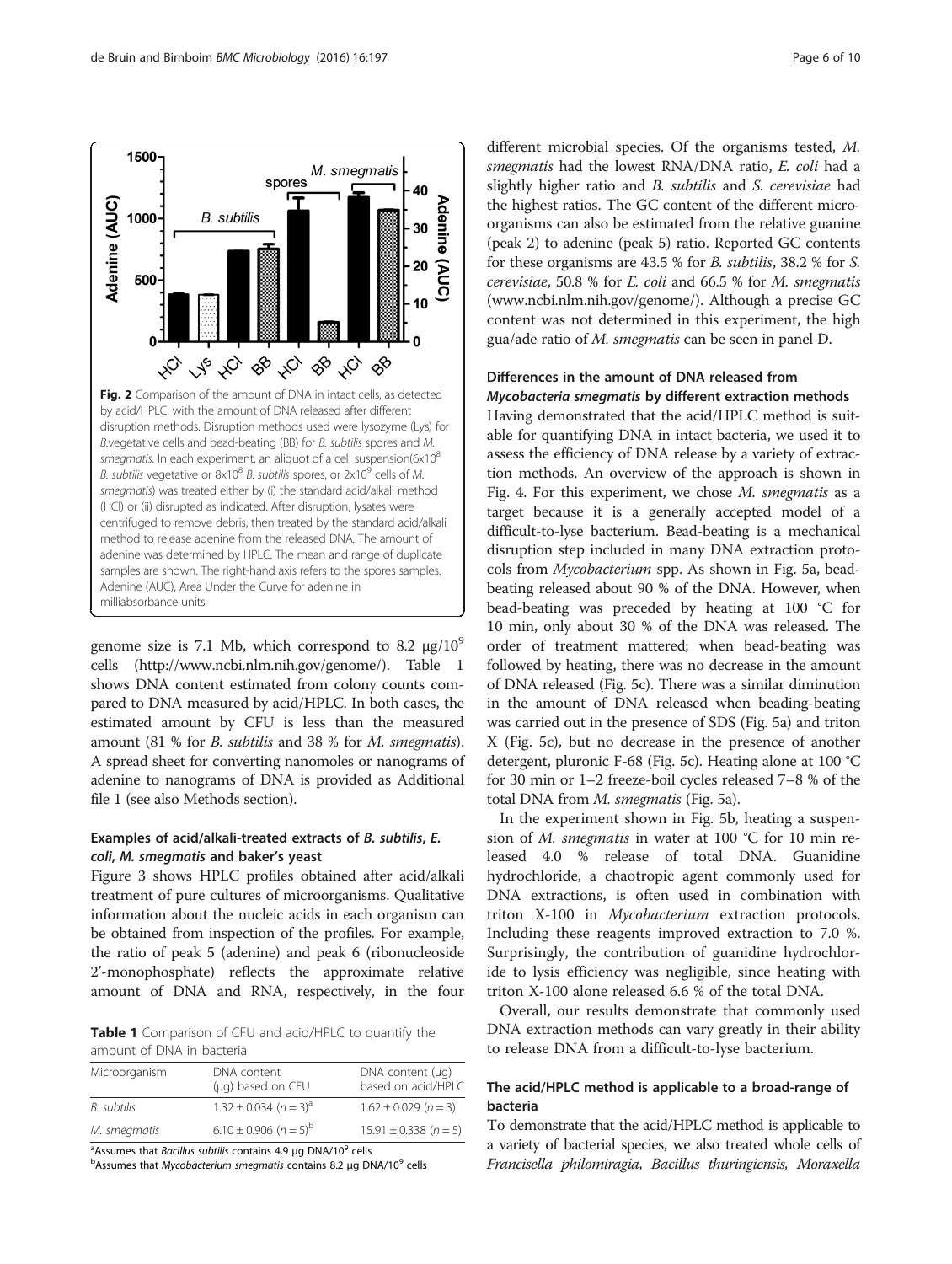<span id="page-6-0"></span>

components, listed in the legend to Fig. [1](#page-4-0)

catarrhalis, Pseudomonas aeruginosa, Staphylococcus aureus, and M. smegmatis with acid and alkali, as described above. The amount of adenine released from these samples was compared to the amount of DNA in extracts produced by bead-beating. Based upon results shown in Fig. [2,](#page-5-0) beadbeating is somewhat less than 100 % effective in disrupting cells, so extracts of bead-beaten bacteria were expected to contain less adenine than detected by acid/ alkali treatment of whole bacteria. The DNA extraction efficiency of bead-beating for five different microorganisms ranged from 70 to 80 % (Table [2\)](#page-8-0). These results are similar to those reported using other methods [\[7](#page-9-0)], supporting our assertion that the acid/HPLC method can be applied to a variety of microbial species.

## **Discussion**

We describe a method based on simple chemical principles for determining the total amount of DNA (and RNA) in an initial microbial sample. Complete release of adenine from DNA with little release from RNA is key to the acid/HPLC method. Release of guanine is expected to be similar, but this has not been proven.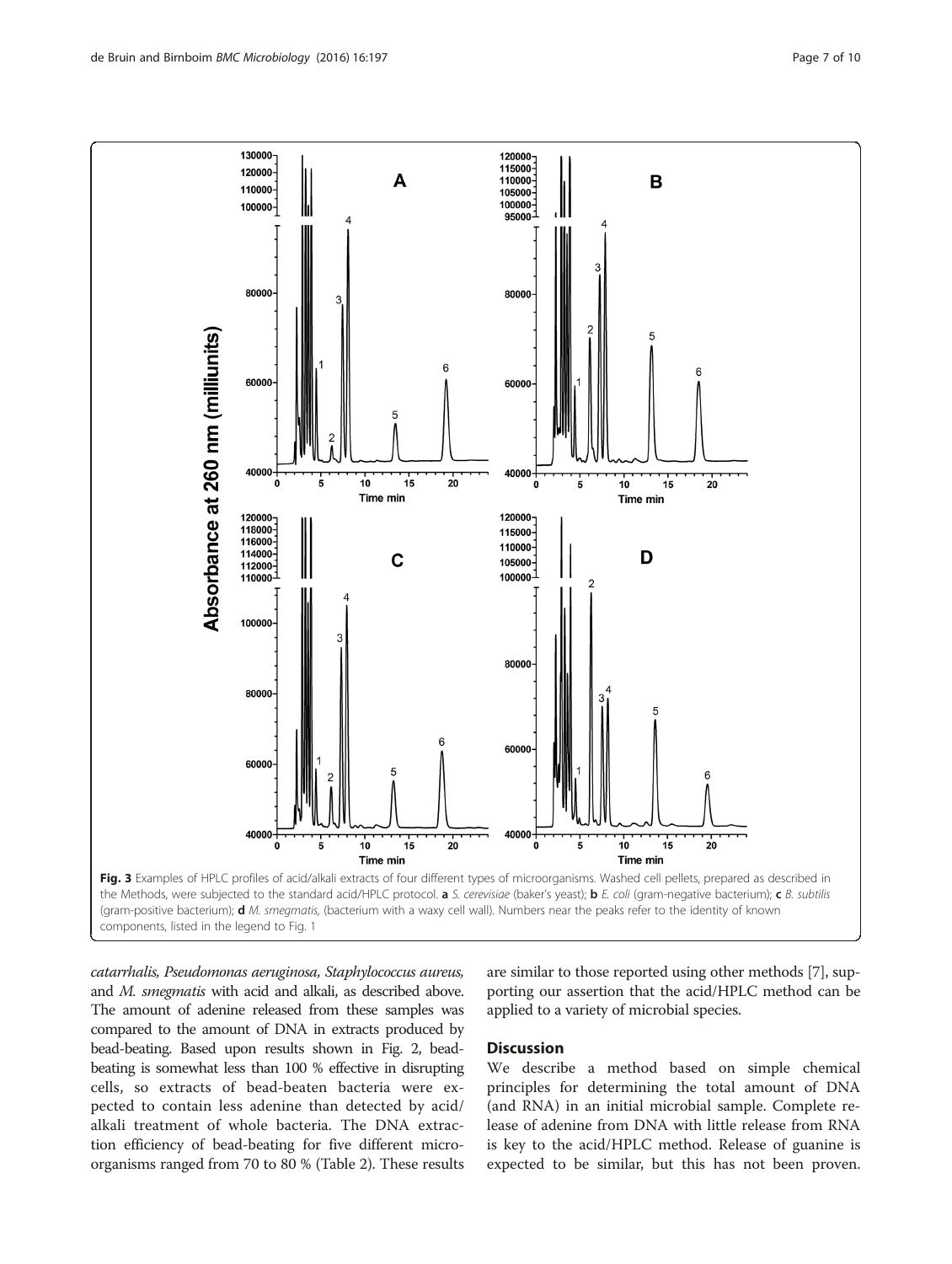<span id="page-7-0"></span>

Once released from intracellular DNA by mild acid treatment, adenine must then be released into the extracellular milieu to be detectable. As shown in Fig. [2](#page-5-0) and Table [1](#page-5-0), the amount of adenine detected following acid/ alkali treatment of intact cells and of disrupted cells is essentially identical, providing evidence that the acid/

alkali treatment is sufficient to render cells porous to adenine. The acid/HPLC method permits detection of both intracellular DNA as well as released DNA, avoiding errors associated with use of two different DNA quantification methods (see Fig. 4). Although acid/HPLC is relatively insensitive as a detection method compared to qPCR



experiments. Acid in A and B indicates standard treatment with acid/alkali. **a** DNA release from  $6\times10^9$  M. smegmatis by bead-beating and boiling. > initial treatment was followed by a second treatment as indicated after the symbol. BB, bead-beating; SDS + BB, bead-beating of cells suspended in 1.0 % SDS; boil, suspension heated at 100 °C for the indicated time; Freeze-boil, cell suspension frozen at −20 °C, then heated at 100 °C for 10 min;  $\times$ 2, cycle repeated once. **b** DNA release from  $9\times10^9$  *M. smegmatis* by guanidine hydrochloride. Cell suspension heated at 100 °C for 10 min in: GuHCl + rTX100, 8 M guanidine hydrochloride, 2 % reduced triton X-100, 80 mM Tris–HCl, 40 mM CDTA, pH 8.0; rTX100, 2 % reduced triton X-100, 80 mM Tris-HCl, 40 mM CDTA, pH 8.0; Water, water. c DNA released from M. smegmatis by bead-beating in combination with boiling or detergents. BB, bead-beating; boil, suspension heated at 100 °C for 10 min; rTX100, 2 % reduced triton X-100; 1 % F68, pluronic F-68. See [Methods](#page-1-0) for additional details. Error bars represent the mean ± range of duplicate samples. Both 'rT100' and 'boil > BB' are significantly different from 'BB' ( $P < 0.05$ , unpaired t-test)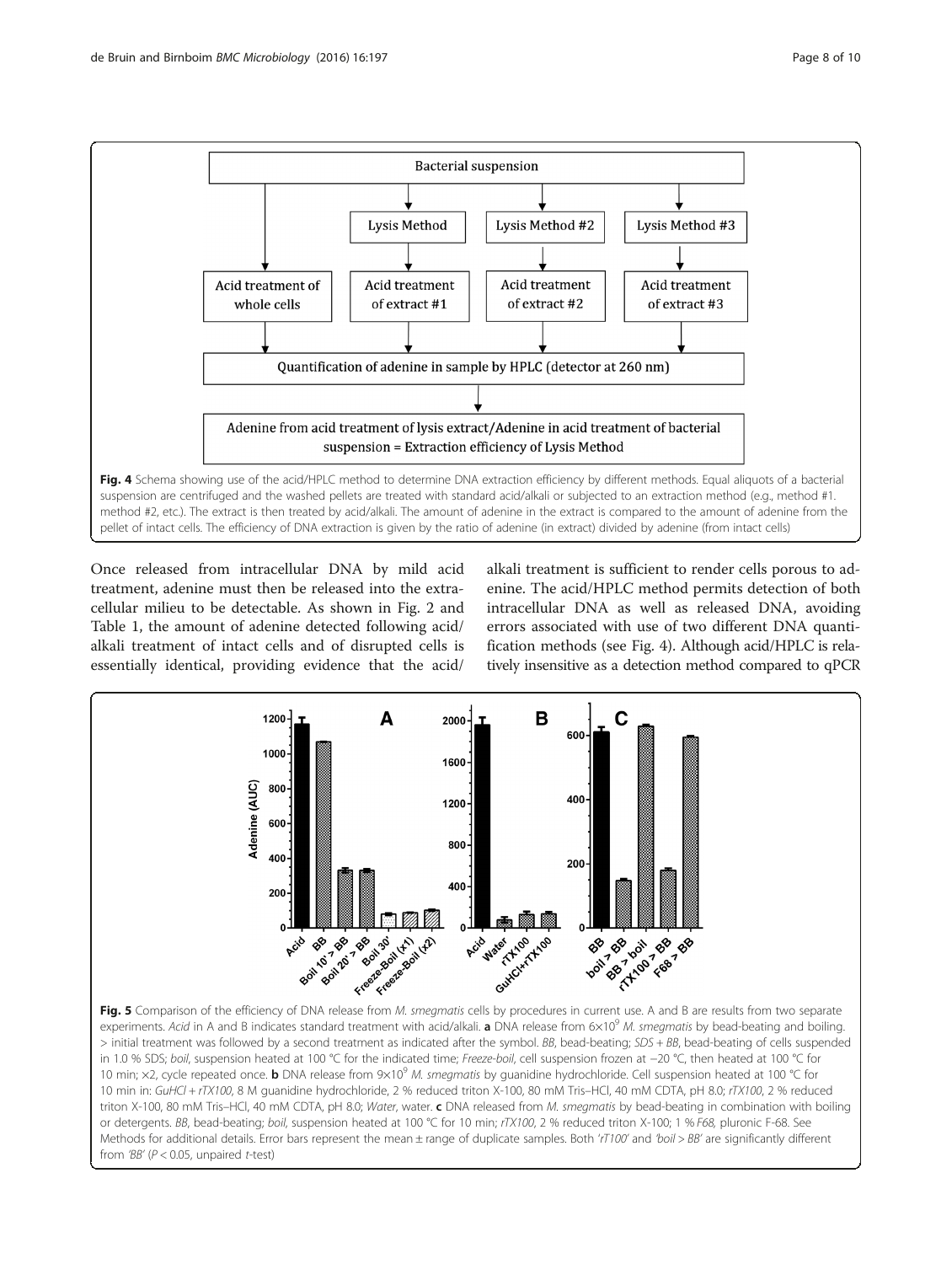| Organism                 | Adenine in extracts of bead-beated cells <sup>b</sup> (a) | Adenine in intact cells <sup>b</sup> (b) | Extraction efficiency (a/b) |
|--------------------------|-----------------------------------------------------------|------------------------------------------|-----------------------------|
| Mycobacterium smegmatis  | $299.0 +/- 22.4$                                          | $394.0 +/- 5.4$                          | 75.9 %                      |
| Staphylococcus aureus    | $736.1 +/- 25.2$                                          | $922.9 +/- 18.4$                         | 79.7 %                      |
| Francisella philomiragia | $496.6+/- 10.2$                                           | $597.1 +/- 20.0$                         | 83.1 %                      |
| Bacillus thuringiensis   | $179.6 +/- 12.4$                                          | $258.6 +/- 1.0$                          | 69.5 %                      |
| Moraxella catarrhalis    | $299.0 +/- 18.0$                                          | $394 +/- 5.4$                            | 75.9 %                      |
| Pseudomonas aeruginosa   | $501.0 +/- 20.0$                                          | $624.9 +/- 4.9$                          | 80.2 %                      |

<span id="page-8-0"></span>Table 2 Comparison of adenine in bead-beaten cell extracts with adenine in intact cells<sup>a</sup>

a<br>Adenine released from DNA after acid/alkali treatment of extracts or intact cells (from approximately 10<sup>9</sup> cells), as described in Fig. [4](#page-7-0)<br>Parea Under Curve of adening park (see Methods), Maan values +/- range of two sep

Area Under Curve of adenine peak [\(see Methods\)](#page-1-0). Mean values +/− range of two separate samples are shown

or fluorescent dyes, it can detect single- and doublestranded DNA equally well. Finally, it also allows the quantification of intracellular RNA in the same HPLC run.

In order to calculate the efficiency of any extraction procedure, knowing the initial amount of DNA (prior to extraction) is required (see Fig. [4\)](#page-7-0). Currently, there exists no direct method for determining extraction efficiency, although indirect methods have been used. Colony counting is one such indirect method, but it lacks precision because the amount of DNA per genome, the number of genomes per cell and the number of cells per CFU are difficult to ascertain. An alternative approach is to determine the initial amount of DNA by exposing cells to a treatment believed to completely lyse all cells, and then quantifying the liberated DNA. For example, enzymatic lysis of cells with lysozyme is very effective but is limited to lysozymesensitive, gram-positive bacteria. Although bead-beating is more universally applicable, lysis efficiency can be highly variable, dependent upon equipment, buffers and cell type. For spores and other difficult-to-disrupt cells, such as Mycobacterium spp., complete cell disruption is difficult to achieve using bead-beating [\[7](#page-9-0)]. Because the acid/HPLC method does not suffer from any of the above limitations, we believe that it has wide applicability.

The sensitivity of the method using HPLC with UV detection is 68 nanograms of adenine, or approximately  $10<sup>7</sup>$  cells. Other methods of detection, such as fluorescence and mass spectrometry, may decrease the number of cells required for analysis.

We provide several examples of the broad utility of the acid/HPLC method. We demonstrate that B. subtilis spores are relatively resistant to disruption by bead-beating, presumably due to their strong cell wall, small size and quasispherical shape. Calculating the amount of DNA in bacteria by colony counting significantly underestimates the amount of DNA in B. subtilis and M. smegmatis. The observed differences may be due to propensity of bacteria, particularly waxy microbes such as M. smegmatis, to form clumps. It should be noted, however, that colony counting measures only viable cells while the acid/HPLC method measures the DNA in both viable and nonviable cells. We demonstrate that minor differences in the bead-beating protocol for M.

smegmatis, can produce large differences in the extraction efficiency (Fig. [5](#page-7-0)). Under optimal conditions, bead-beating was indeed an effective way to release DNA from these cells. However, when preceded by heat treatment (100 °C for 10–20 min), the efficiency of DNA release was markedly reduced. Reversing the order of treatments (bead-beating, then heating) did not reduce the effectiveness of beadbeating. This may be due to the formation of a flocculent suspension on heating. The presence of SDS, an anionic detergent commonly used in extraction protocols [\[21\]](#page-9-0), produced a similar reduction in extraction efficiency. The likely cause is foaming, as a non-foaming detergent, pluronic F-68, did not affect extraction efficiency. These observations are of interest because bead-beating is often used in combination with heat treatment or SDS. The inefficiency of other methods for releasing DNA, such as heating in water at 100 °C, freeze-thawing or treatment with guanidine hydrochloride, was also demonstrated.

### Conclusions

Maximizing DNA extraction efficiency is a highly desirable goal for microbiome studies and for analyzing clinical samples. For microbiome studies, high extraction efficiency may increase the detection of difficult-to-lyse bacteria and the profile of extracted DNA may more closely resemble the actual profile of different species in the original sample. For clinical samples, high efficiency of extraction is expected to increase the likelihood of a correct diagnosis by recovering microbial DNA from hard-to-lyse organisms present in low numbers. It is our expectation that the acid/HPLC method will assist in the development of new, more efficient DNA extraction methods for use in these applications.

### Additional file

[Additional file 1:](dx.doi.org/10.1186/s12866-016-0815-3) Spreadsheet for converting nanomoles or nanograms of adenine to nanograms of DNA. (XLSX 17 kb)

#### Acknowledgements

We thank Jessica Gage-LaVecchia (DNA Genotek) for technical assistance and Richard Kibbee (Carleton University) for assistance with growing M. smegmatis.